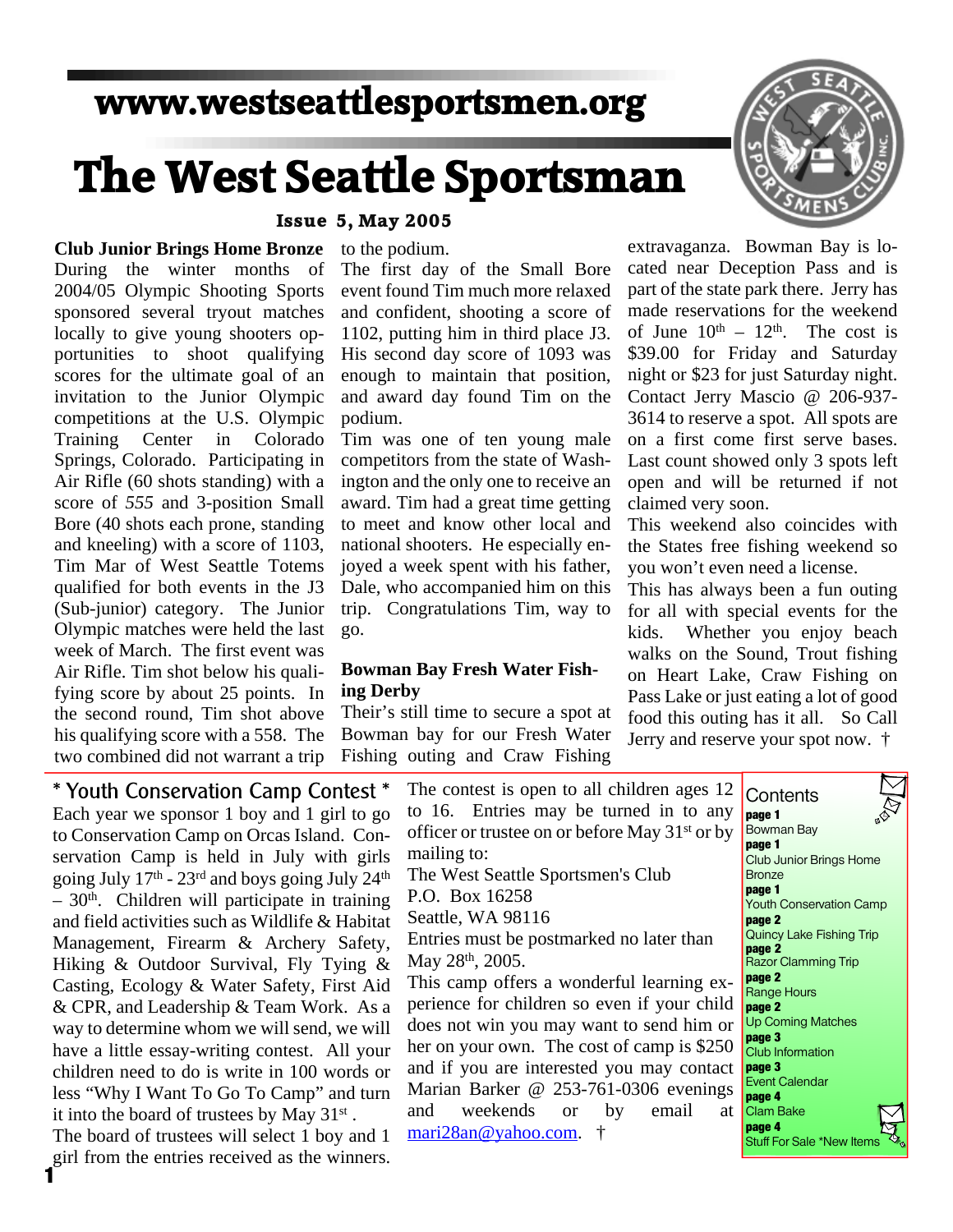#### **Quincy Fishing Trip**

The weekend of April  $16<sup>th</sup> - 17<sup>th</sup>$  was the Quincy Lakes

Wildlife area fishing trip. We camped right on the edge of Quincy Lake and had a great time. The weather was good for the most part. It rained a small amount early



Saturday morning but dried out and did not rain again while we were there. The camping spots were unimproved but free and quite nice. The fishing was somewhat slow,



but most caught at least one. Trout. It's not like we were trying all that hard. It was sure nice to pull your boat up next to your trailer when you wanted to come in and take a break from fishing and even better when you decided to go back out fishing again. We had a

great potluck Saturday night and sat around the campfire until bed time. We think we will be making this trip an annual event as all had a great time. We had 3 campers, a motor home and a trailer there this year and I hope more of you will join us next year.†

#### **Razor Clamming Trip**

Over the weekend of April  $9<sup>th</sup> - 10<sup>th</sup>$  a number of club

members headed down to the Ocean City area and went Razor clamming.

The

of 15 Razor Clams. Most of us stayed at the Blue Pacific Motel and RV Park. I would highly recommend this as a place to park your RV if you are

were very reasonable per

a picnic table and a fire

clams complete with

weather cooperated and all had a good time digging there limit



**Jerry warming his toes by the fire!**



**The Clam Cleaning begins**

sinks. The people that ran the park were great so if you are in the area looking for a place to stay check it out. They are on the web at www.bluepacificmotel.com. †

## **Up coming Small bore & Air Matches**<br>May 6 Wenatchee Junior air rifle match

May 6 Wenatchee Junior air rifle match<br>May 7-8 Wenatchee Jr. Outdoor Champio Jr. Outdoor Championships May 21-22 Ariel 3-position PTO (60-40-40) Jun 4-5 Tacoma Schutzenfest / NRA 3-P Championship Jun 11-12 Tacoma CanAm prone Jun 25-26 Puyallup NRA 3-Position Regional Jul 9-10 Tacoma Koehler Memorial Prone Aug 13-14 Ariel 3200 Conventional Prone

#### **Range Hours and Activity**

Monday - Small Bore - 6 PM Tuesday - Spring Pistol League Wednesday - Juniors - Call Fred Burr at 206-935-4883 for information. Cost: Adult members \$2.00, nonmembers \$4.00, Juniors \$1.00.

**2 www.westseattlesportsmen.org The West Seattle Sportsman**

**Issue 5, May 2005**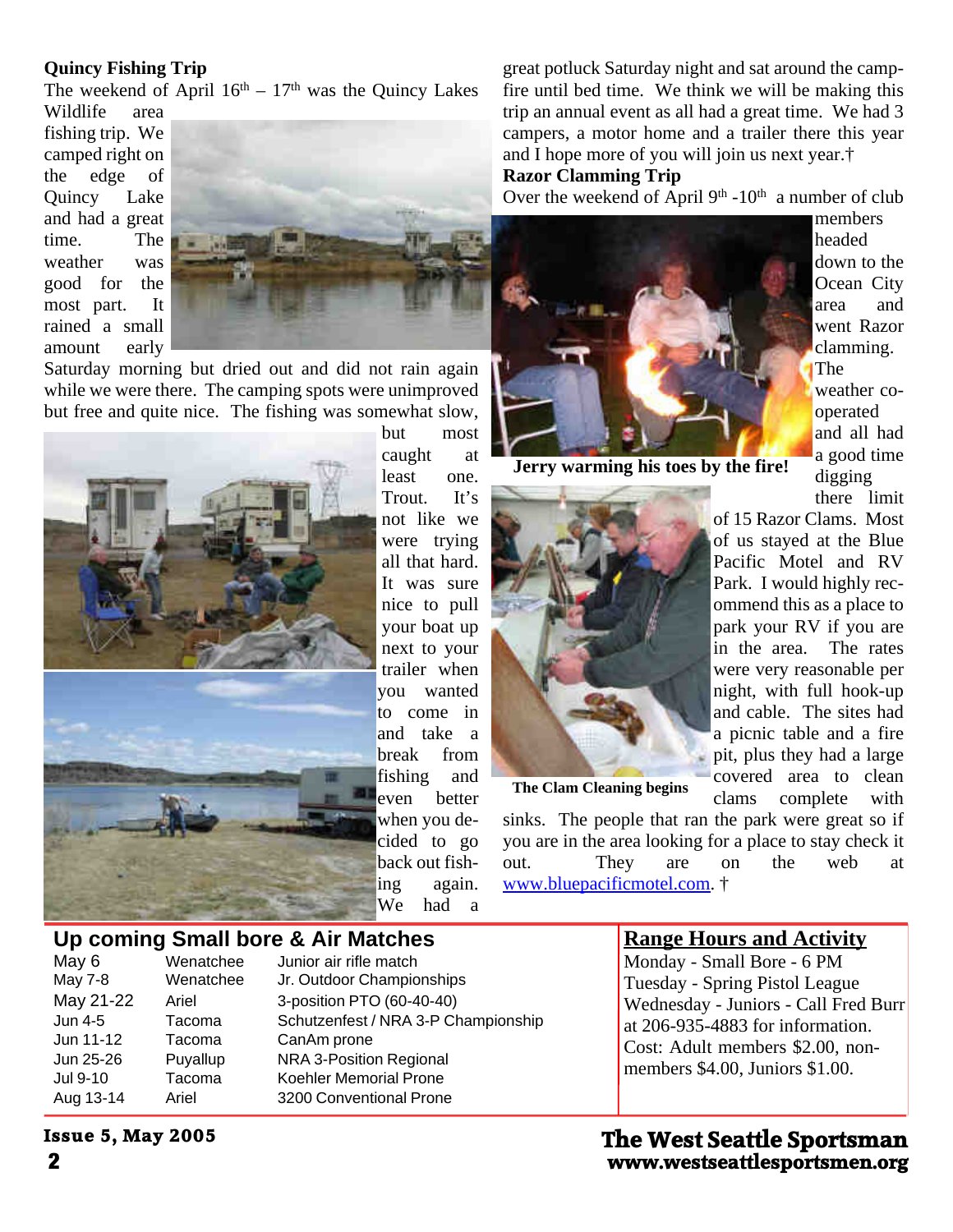#### **The West Seattle Sportsmen's Club Sponsors of the Roger Dahl Rifle Training Range**

| <b>OFFICERS</b>            |              | <b>TRUSTEES</b>                             |
|----------------------------|--------------|---------------------------------------------|
| President – Cam Robison    | 206-431-8337 | Jerry Mascio 206-937-3614                   |
| Vice Pres. – Greg Boyd     | 425-337-3771 | <b>Frank Novito</b>                         |
| Secretary – Tony Olszewski | 425-226-5643 | <b>Rolf Erickson</b>                        |
| Treasurer – Fred Burr      | 206-935-4883 |                                             |
| Rec. Sec. – Richard George |              | Contact us at info@westseattlesportsmen.org |
|                            |              |                                             |

The West Seattle Sportsmen's Club was founded in 1934 by a group of fourteen men who had the foresight to see that sportsmen, in a united group, would present views, be better heard and achieve goals that were not possible when actioned as unorganized individuals. The ambitions of these charter members, who strove for the propagation of wildlife and habitat as well as the conservation of all our natural resources, has proven prophetic, for today multitudes of individuals and sporting groups are carrying on the job of conserving the remaining outdoor assets of natural America. The West Seattle Sportsmen's Club helps lead in this fight in the state of Washington. A member has the opportunity to join others in formulating club action in achieving and maintaining these goals.

However, "all work and no play" is not the format of the club. Many events are spaced throughout the year to insure a member many chances to participate in sportsmen's activities. For \$25, what more could a person ask than the opportunity to go salmon fishing with a group of his friends on a charter boat, fresh water fishing with other members and their families, have a salmon bake, a clam feed, or attend a banquet especially for the ladies. But there's more - he can shoot on the club range, go rabbit hunting, and if nothing else, should get \$25 worth just by watching the kids of the community have a real ball at the Kid's Fishing Derby. To sum it all up, a guy gets at least a hundred dollars worth of fun out of a year's membership.

### **Events Calendar**

May 4<sup>th</sup> - Club Meeting May 29th - 30th - Clam Dig call Cam for details. Jun 1st - Clam Bake Jun 10th-12th - Bowman Bay Fresh Water Fishing Derby July - Aug - Smelting Aug 4th - Salmon Bake

If you have any ideas for programs to have at the club meeting or any good outing ideas let one of the Officers or Trustees know. You may contact us at:

| info@westseattlesportsmen.org |  |
|-------------------------------|--|
|-------------------------------|--|

|                             | membership.                                                                                                                                                                                                                   |                                                                                                                                                                                                                                                                                                                                                                                                                                            |
|-----------------------------|-------------------------------------------------------------------------------------------------------------------------------------------------------------------------------------------------------------------------------|--------------------------------------------------------------------------------------------------------------------------------------------------------------------------------------------------------------------------------------------------------------------------------------------------------------------------------------------------------------------------------------------------------------------------------------------|
| <b>New</b>                  |                                                                                                                                                                                                                               | <b>MEMBERSHIP APPLICATION</b><br><b>Renewal</b>                                                                                                                                                                                                                                                                                                                                                                                            |
|                             |                                                                                                                                                                                                                               | <b>WEST SEATTLE SPORTSMEN'S CLUB</b>                                                                                                                                                                                                                                                                                                                                                                                                       |
|                             |                                                                                                                                                                                                                               |                                                                                                                                                                                                                                                                                                                                                                                                                                            |
| payment of one year's dues. | a true sportsman both in the field and to my brother members at all times.                                                                                                                                                    | propagation and conservation of game birds, game animals, and fish in the State of Washington, do hereby apply<br>for membership in the WEST SEATTLE SPORTSMEN'S CLUB and tender herewith the sum of \$<br>I solemnly swear that I will abide by the Constitution and By-Laws of the West Seattle Sportsmen's Club and<br>help in its up-building and I will not willfully disobey the Game Laws wherever I fish or hunt. I will always be |
|                             |                                                                                                                                                                                                                               | If you would like to                                                                                                                                                                                                                                                                                                                                                                                                                       |
|                             |                                                                                                                                                                                                                               | receive the Club<br>newsletter by email                                                                                                                                                                                                                                                                                                                                                                                                    |
|                             |                                                                                                                                                                                                                               | check here.                                                                                                                                                                                                                                                                                                                                                                                                                                |
|                             | Phone Final Final Phone Final Phone Phone Phone Phone Phone Phone Phone Phone Phone Phone Phone Phone Phone Phone Phone Phone Phone Phone Phone Phone Phone Phone Phone Phone Phone Phone Phone Phone Phone Phone Phone Phone |                                                                                                                                                                                                                                                                                                                                                                                                                                            |
| (New Only)                  |                                                                                                                                                                                                                               |                                                                                                                                                                                                                                                                                                                                                                                                                                            |
| The West Seattle Snortsman  |                                                                                                                                                                                                                               | <b>Issue 5, May 2005</b>                                                                                                                                                                                                                                                                                                                                                                                                                   |

#### **www.seattlesportsmen.org 3 The West Seattle Sportsman**